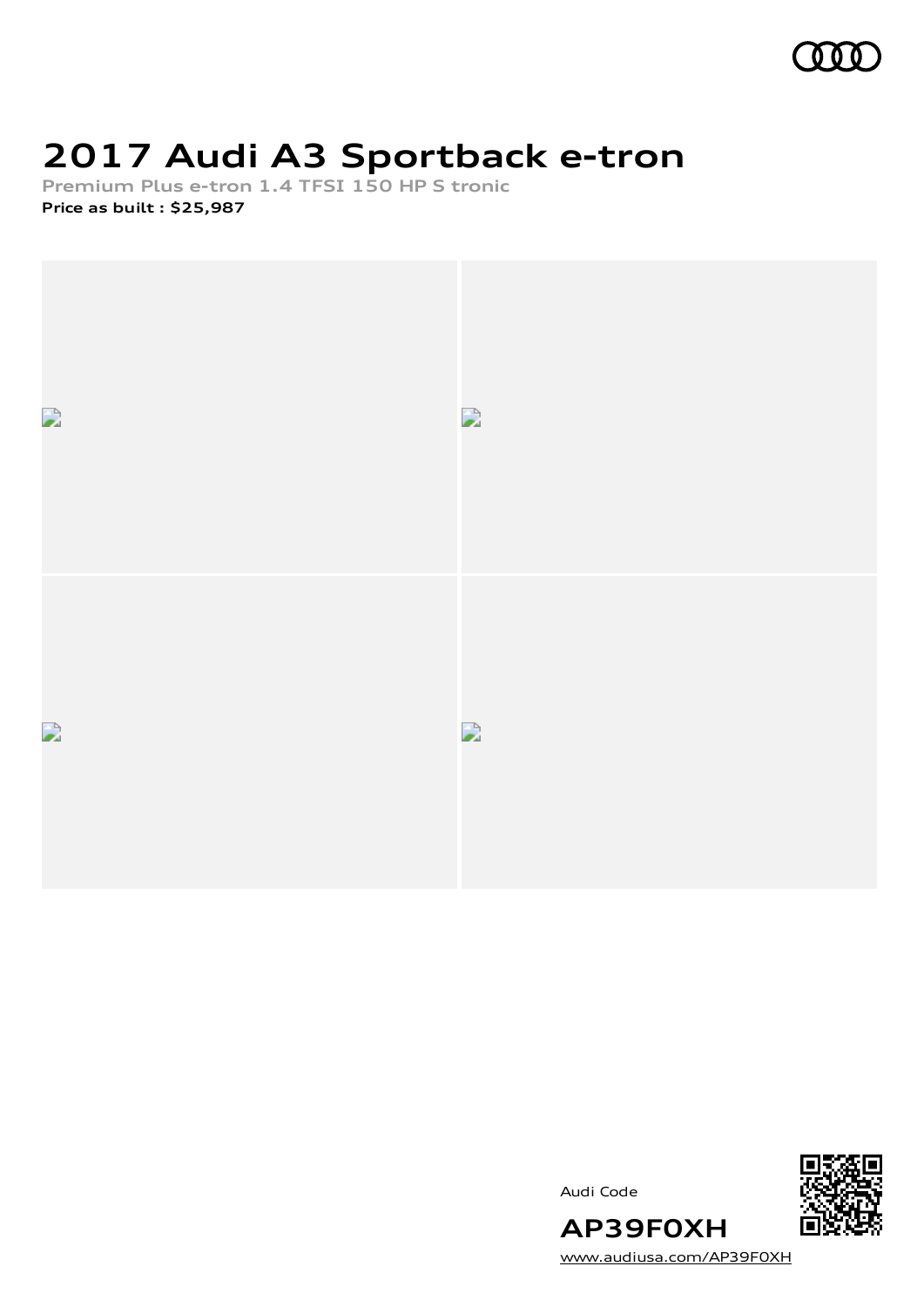### **Summary**

### **Audi 2017 Audi A3 Sportback e-tron**

Premium Plus e-tron 1.4 TFSI 150 HP S tronic

**Price as buil[t](#page-10-0)** \$25,987

#### **Exterior colour**

Tango Red metallic

#### $\overline{\phantom{a}}$

#### **Further Information**

| Warranty        | N٥           |
|-----------------|--------------|
| Mileage         | 79,320 miles |
| Type of vehicle | Used car     |

#### **Interior colour**

| Black |
|-------|
| Black |
| Black |
| Black |
|       |

#### **Audi Code** AP39F0XH

**Your configuration on www.audiusa.com** [www.audiusa.com/AP39F0XH](https://www.audiusa.com/AP39F0XH)

**Commission number** 445415b20a0e097166f6

#### **Technical Specifications**

| Engine type                  | Inline four-cylinder                          |
|------------------------------|-----------------------------------------------|
| stroke                       | Displacement/Bore and 1,395/74.5 x 80.0 cc/mm |
| Torque                       | 258 (combined output) lb-ft@rpm               |
| Top track speed              | 130 mph{top-track-speed} mph                  |
| Acceleration (0 - 60<br>mph) | 7.6 seconds seconds                           |
| Recommended fuel             | Premium                                       |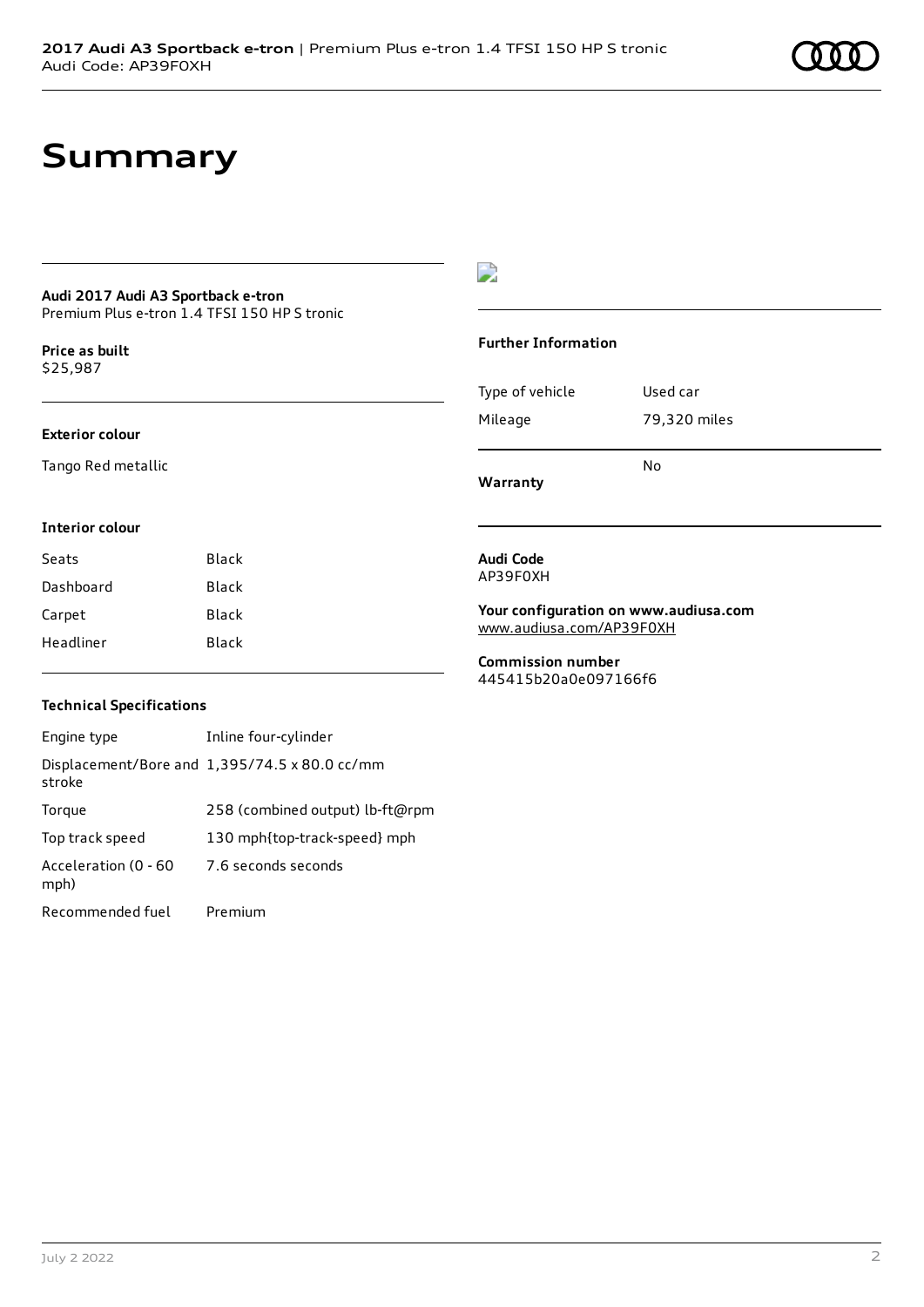# **Equipment**

Tango Red metallic

Full LED headlights

Automatic headlight leveling

LED taillights with dynamic turn signals

High-gloss package

Auto-dimming interior mirror with compass

Heated front seats

3D Optic inlays

Audi parking system with rear view camera

Audi virtual cockpit

MMI® navigation plus





**(1/2)**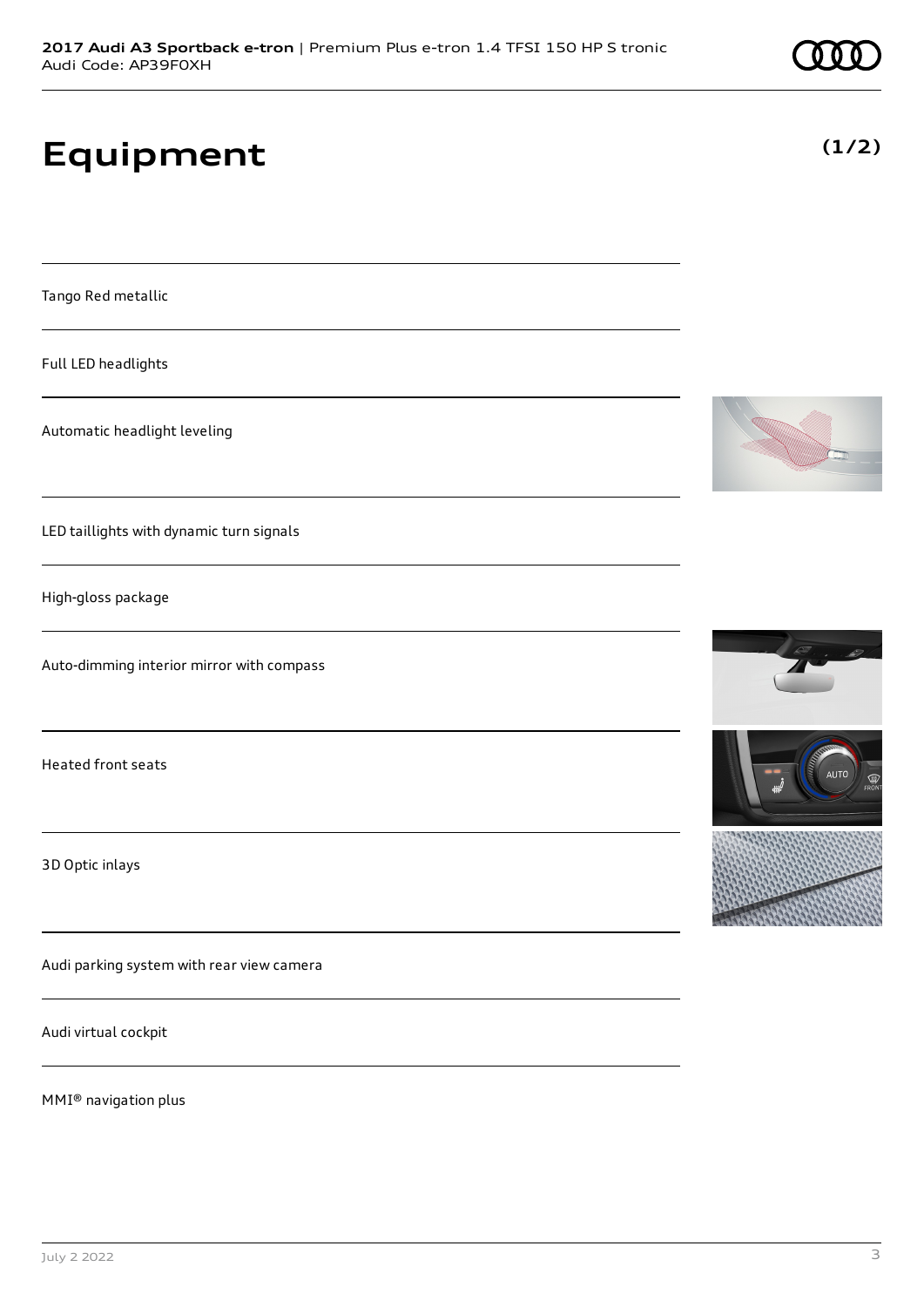# **Equipment**

MMI® radio

Audi side assist

**(2/2)**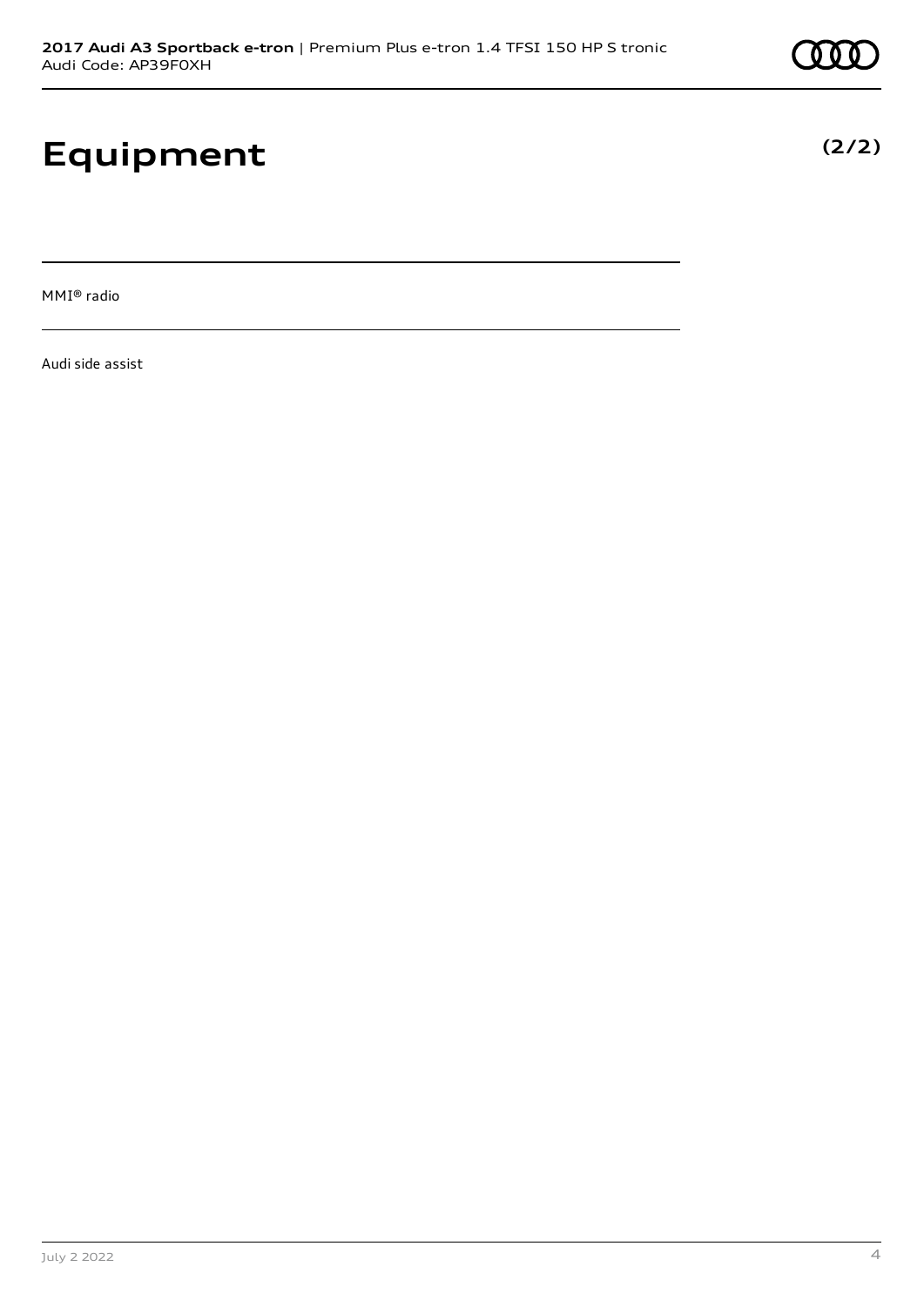### **Standard features**

#### **Safety and Security**

| 4UB   | Driver and front-passenger advanced airbags                                               |
|-------|-------------------------------------------------------------------------------------------|
| 1AP   | Anti-spin regulation (ASR) with electronic<br>differential lock (EDL), lightweight design |
| UH1   | Electromechanical parking brake                                                           |
| 8T2   | Cruise control with coast, resume and<br>accelerate features                              |
| 6Y8   | Speed limiter                                                                             |
| 4H3   | Manual child lock                                                                         |
| 1 N 3 | Electromechanical power steering                                                          |
| 73C   | Charging cable with industrial connector<br><b>NEMA 6-50</b>                              |
| 7K6   | Tire-pressure monitoring system                                                           |
| 4X4   | Rear side airbags                                                                         |
| 8N6   | Light / rain sensor                                                                       |
| 413   | Audi advanced key - keyless start, stop and<br>entry                                      |
| 3B7   | ISOFIX child seat mounting and Top Tether<br>anchorage point for outer rear seats         |
|       |                                                                                           |

#### **Exterior**

| 0PO             | Dual exhaust outlets                             |
|-----------------|--------------------------------------------------|
| 6XD             | Power-adjustable heated exterior side<br>mirrors |
| 1S1             | Car jack                                         |
| 9T 1            | Heated washer nozzles, front                     |
| 513             | Roof spoiler                                     |
| 0 <sub>N4</sub> | 4-link rear suspension                           |
| 8TB             | Rear fog lights                                  |
| H7K             | 17" 225/45 all-season tires                      |

### **Exterior**

| 4KC             | Side and rear windows in heat-insulating<br>glass |
|-----------------|---------------------------------------------------|
| C <sub>17</sub> | 17" 15-spoke-turbine design wheels                |

#### **Interior**

| Q]1             | Aluminum interior package                |
|-----------------|------------------------------------------|
| 3FB             | Panoramic glass roof                     |
| 7M9             | Illuminated aluminum door sill inlays    |
| 6NQ             | Black cloth headliner                    |
| 9AK             | Dual-zone automatic climate control      |
| <b>QQ4</b>      | Ambient LED interior lighting            |
| 1XW             | Three-spoke multifunction steering wheel |
| 6E3             | Front center armrest                     |
| 7F <sub>9</sub> | Leather gearshift knob                   |
| 3 <sub>NU</sub> | Load-through facility                    |
| 7HA             | Cloth interior on doors                  |
| N4M             | Leather seating surfaces                 |

#### **Infotainment and Driver Assistance**

| 6K2 | Audi pre sense front                                 |
|-----|------------------------------------------------------|
| 2H6 | Audi drive select <sup>®</sup>                       |
| 7W1 | Audi pre sense® basic                                |
| UE7 | Audi music interface with Lightning adapter<br>cable |
| KA2 | Rear view camera                                     |
| 9VD | Audi sound system                                    |
| QV3 | SiriusXM® Satellite Radio                            |
|     |                                                      |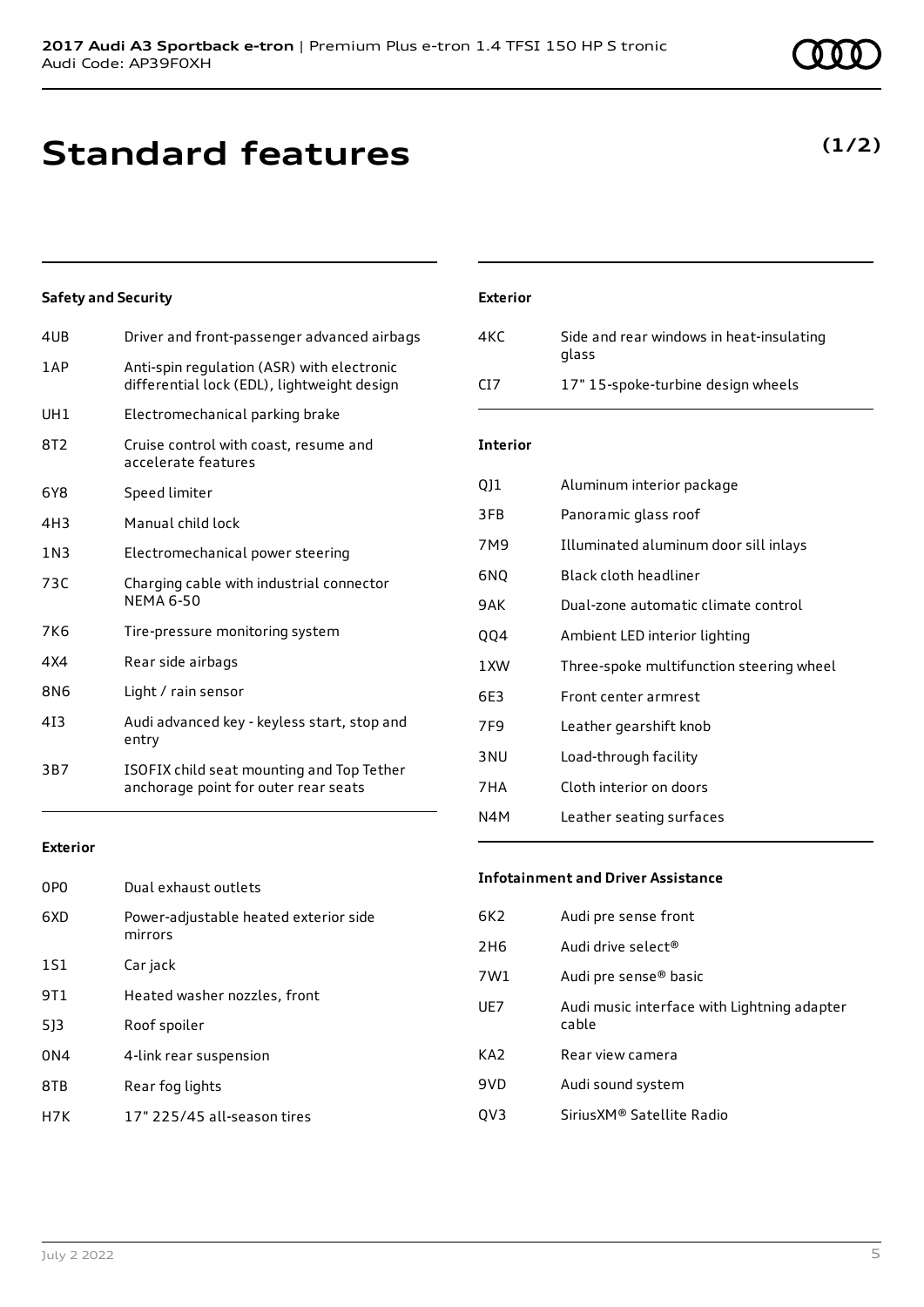### **Standard features**

#### **Infotainment and Driver Assistance**

9ZX Bluetooth<sup>®</sup> wireless technology preparation for mobile phone

July 2 2022 6

**(2/2)**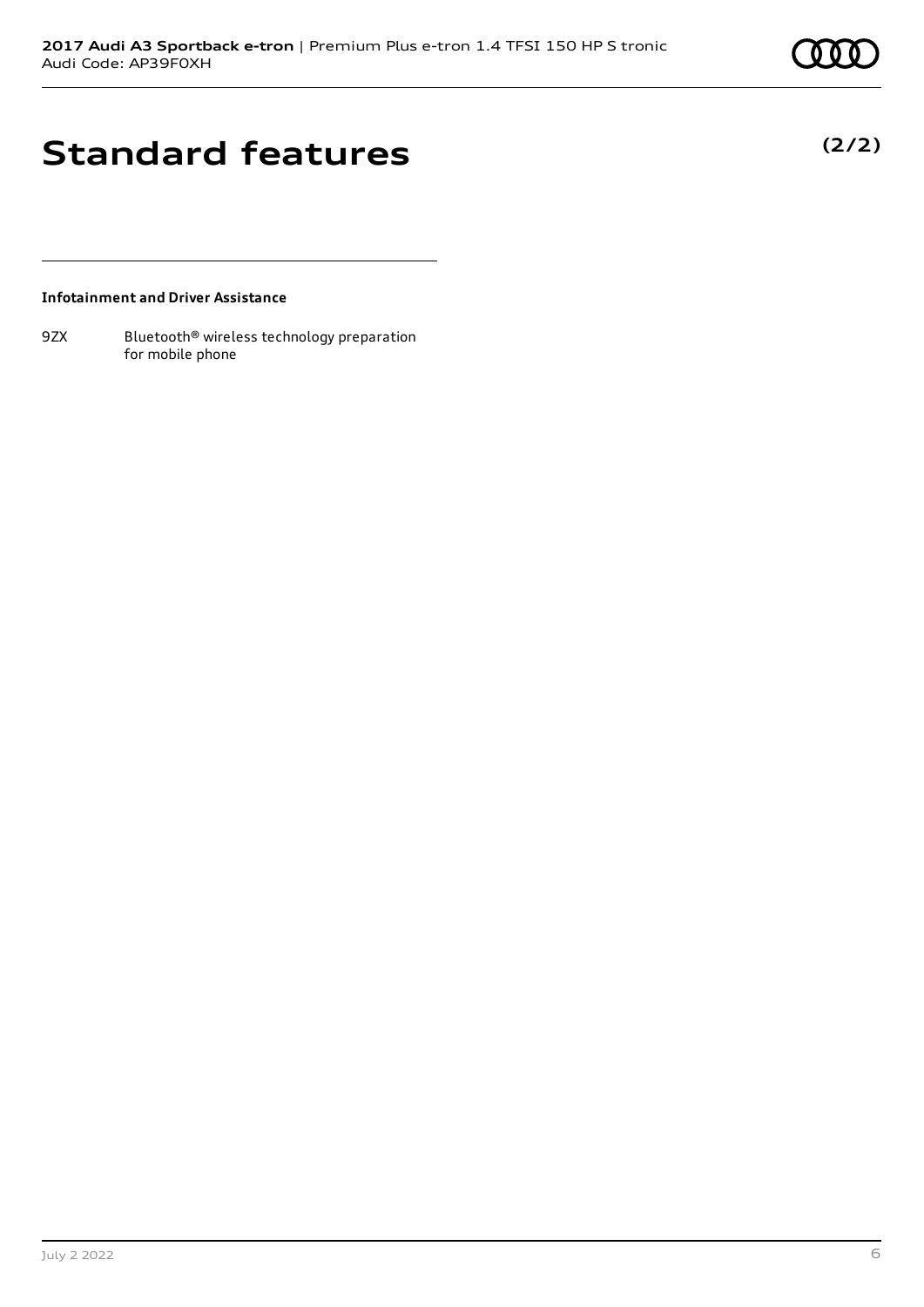

# **Dealer remarks**

Shop the Largest selection of Audi Vehicles in Utah at Audi Salt Lake City. Audi Salt Lake City has been providing the great state of Utah with esteemed care and service since 1969! Visit us online today at the great state of Utah with esteemed care and service since 1969! Visit us online today at www.audisaltlakecity.com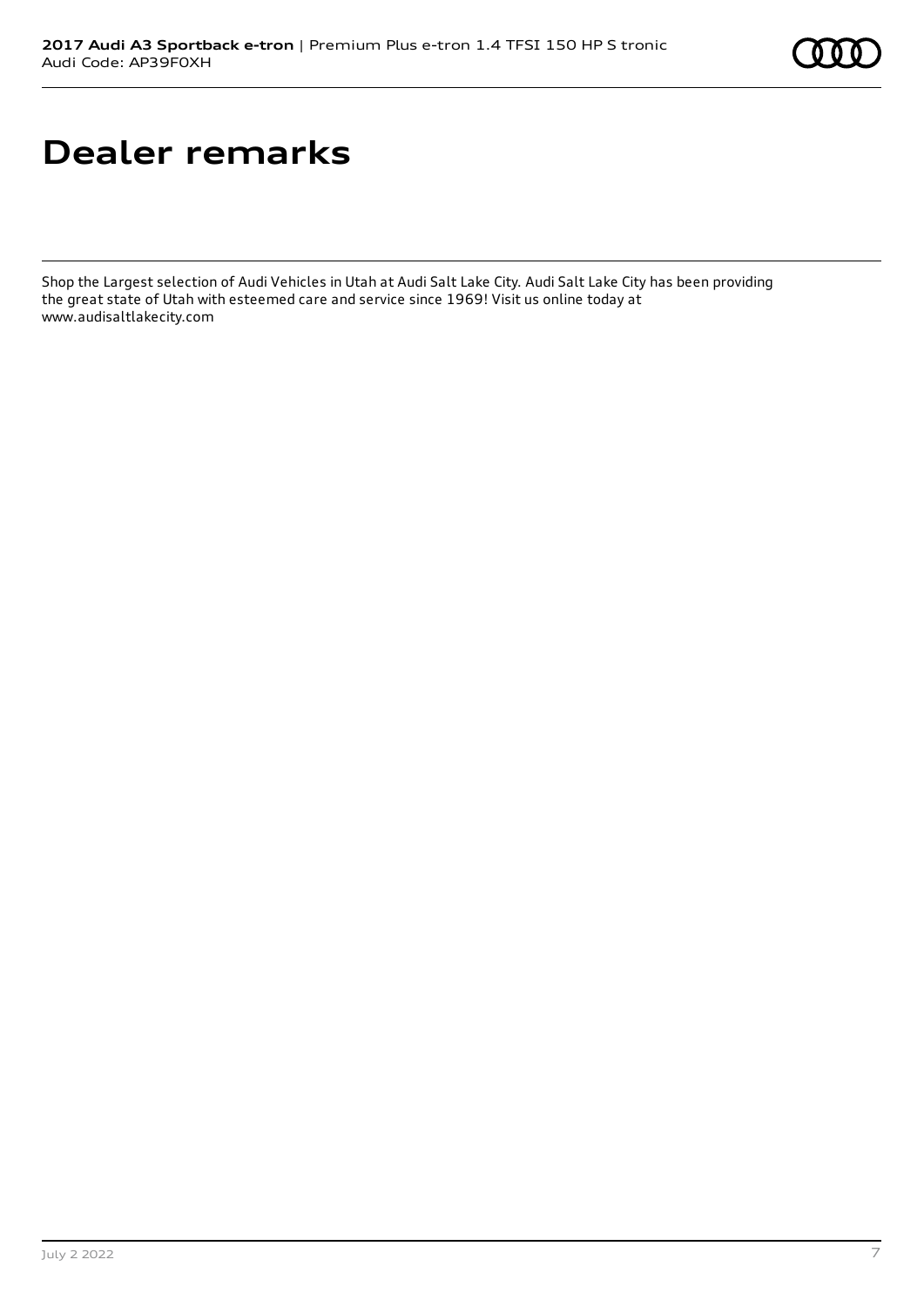### **Technical Specifications**

#### **Engineering | Performance**

| Engine type                                 | Inline four-cylinder                          |
|---------------------------------------------|-----------------------------------------------|
| Acceleration (0 - 60<br>mph)                | 7.6 seconds seconds                           |
| Engine block                                | Cast-iron                                     |
| Induction/fuel injection Turbocharged/TFSI® |                                               |
| Cylinder head                               | Aluminum-alloy                                |
| Horsepower                                  | 204 (combined output) @ rpm                   |
| stroke                                      | Displacement/Bore and 1,395/74.5 x 80.0 cc/mm |
| Top track speed                             | 130 mph{top-track-speed} mph                  |
| Torque                                      | 258 (combined output) lb-ft@rpm               |
| Valvetrain                                  | DOHC                                          |

#### **Electrical system**

| Hybrid system battery | 8.8kWh lithium-ion hybrid battery<br>module                                       |
|-----------------------|-----------------------------------------------------------------------------------|
| Hybrid engine         | 102-hp (75kW) liquid-cooled three-<br>phase hybrid AC electric<br>motor/generator |

### **Transmission | Drivetrain**

| 0.840:1                                                                                          |
|--------------------------------------------------------------------------------------------------|
| 1st-4th 3.750: 1, 5th-6th 2.885: 1                                                               |
| 1.020:1                                                                                          |
| Six-speed S tronic <sup>®</sup> dual-clutch<br>automatic transmission with front-<br>wheel drive |
| 1.023:1                                                                                          |
| 2.773:1                                                                                          |
| 1.852:1                                                                                          |
| 2.864:1                                                                                          |
| 3.500:1                                                                                          |
|                                                                                                  |

#### **Steering**

| Steering type                             | Electromechanical power steering<br>system |
|-------------------------------------------|--------------------------------------------|
| Turning diameter, curb-35.8 ft<br>to-curb |                                            |
| Steering ratio                            | 15:3:1                                     |

#### **Suspension**

| Front axle | MacPherson strut front suspension |
|------------|-----------------------------------|
| Rear axle  | Four-link rear suspension         |

#### **Brakes**

| Front brakes | 12.3 (ventilated disc) in |
|--------------|---------------------------|
| Rear brakes  | 10.7 (solid disc) in      |



**(1/2)**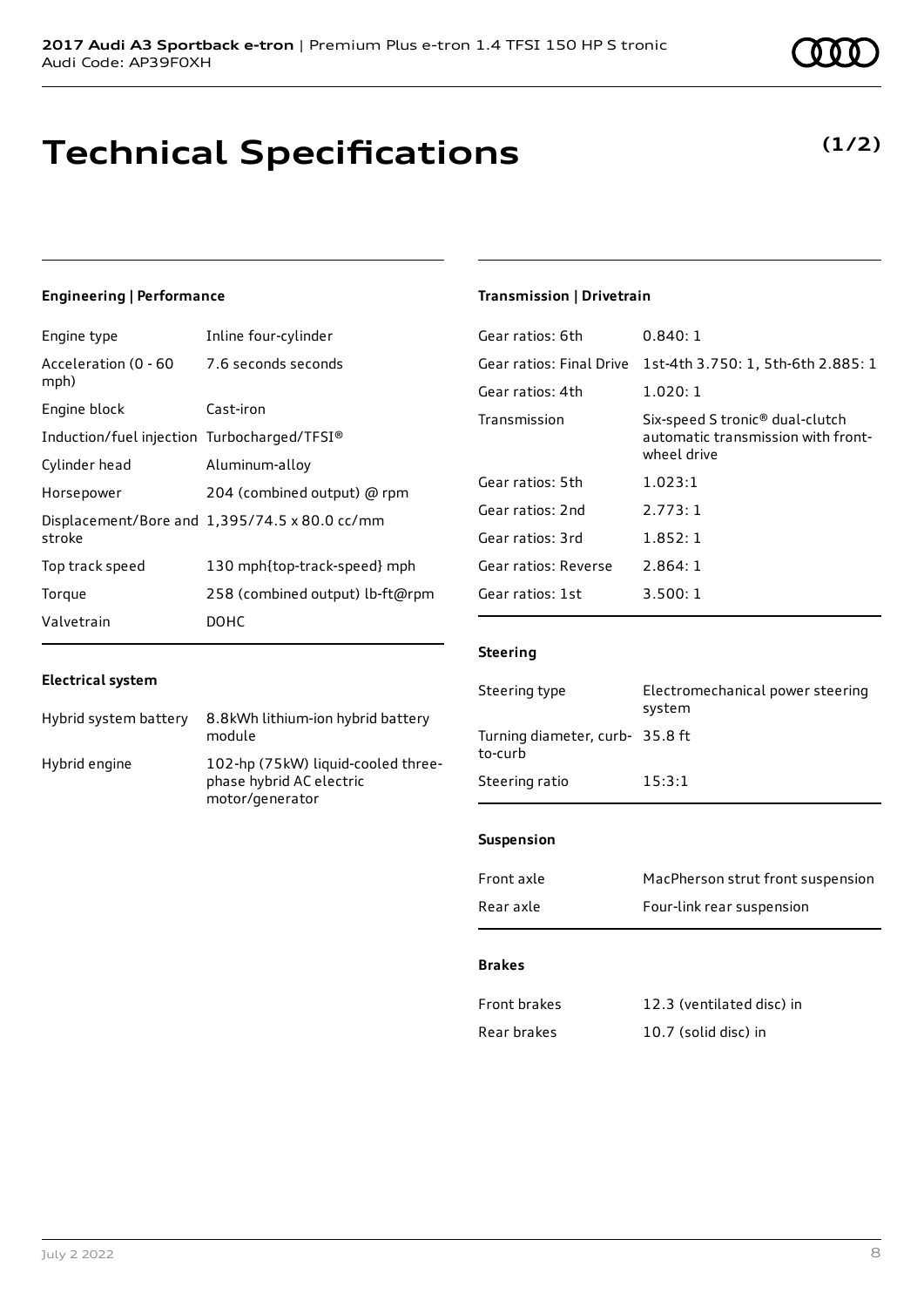### **Technical Specifications**

#### **Warranty | Maintenance**

| Warranty    | 4-year/50,000-mile new vehicle<br>limited warranty                                        |
|-------------|-------------------------------------------------------------------------------------------|
| Maintenance | 12-month/10.000-mile (whichever<br>occurs first) NO CHARGE first<br>scheduled maintenance |

#### **Exterior Measurements**

| Height                           | $56.1$ in |
|----------------------------------|-----------|
| Overall width without<br>mirrors | 70.3 in   |
| Length                           | 169.7 in  |
| Wheelbase                        | 103.5 in  |
| Drag coefficient                 | 0.32 Cw   |
| Overall width with<br>mirrors    | 77.4 in   |
| Track rear                       | 59.6 in   |
| <b>Track front</b>               | 60.7 in   |
| Curb weight                      | 3,616 lb  |

#### **Interior measurements**

| Seating capacity                          | 5                    |
|-------------------------------------------|----------------------|
| Shoulder room, rear                       | 52.9 in              |
| Leg room, rear                            | 35.4 in              |
| Shoulder room, front                      | 54.8 in              |
| Head room, rear                           | 37.5 in              |
| Leg room, front                           | 41.2 in              |
| Head room, front                          | 38.7 in              |
| Cargo volume, rear<br>seatbacks up/folded | 13.6/NA cu ft, cu ft |

**(2/2)**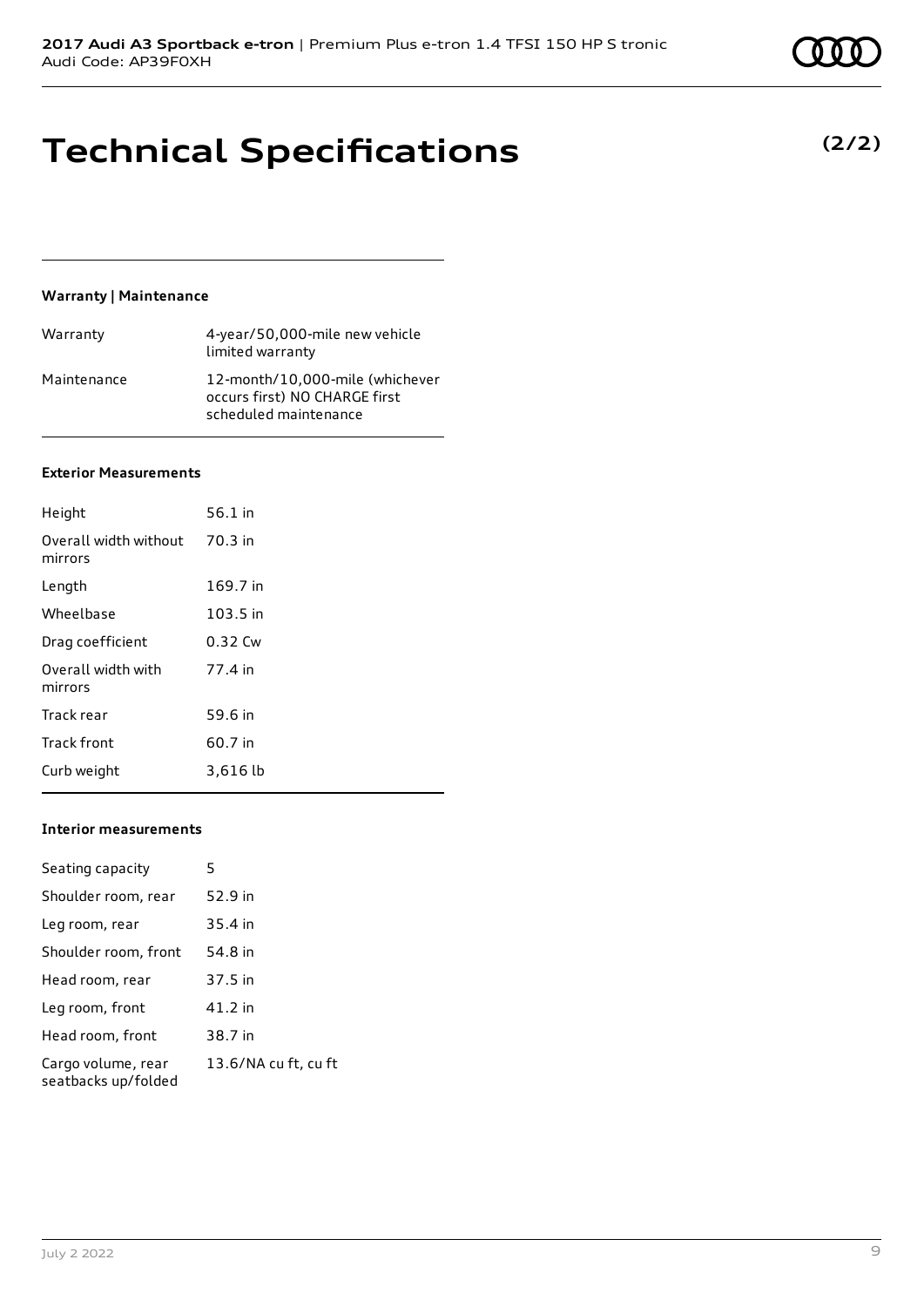

### **Contact**

Dealer **Audi Salt Lake City**

999 S State St 84111 Salt Lake City UT

Phone: +18014332834 FAX: 8014330304

www: [https://www.audisaltlakecity.com](https://www.audisaltlakecity.com/)